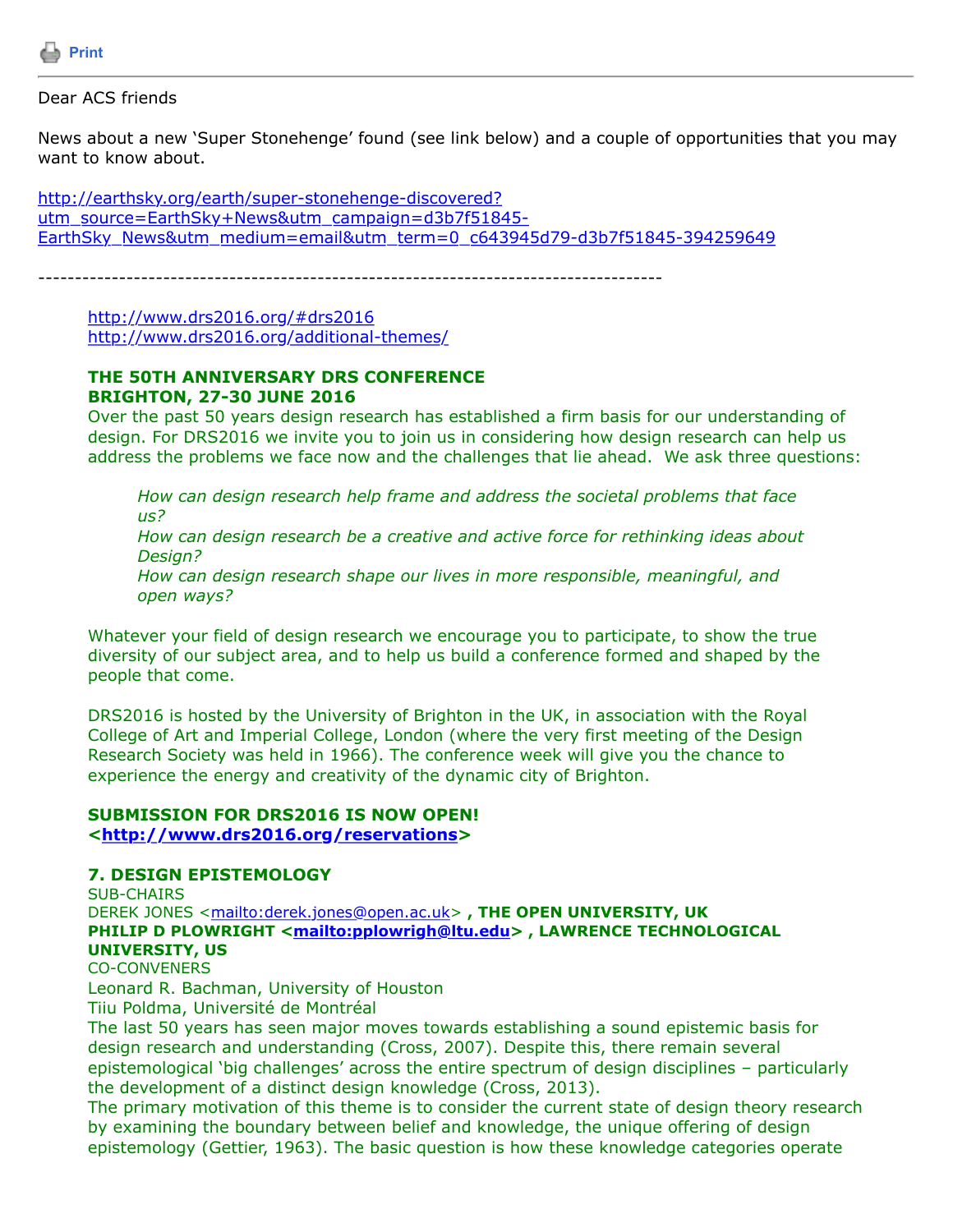within and between design disciplines, and if there is a shared 'global' epistemological foundation. Specific questions might explore:

- An examination of the (possible) structured relationship between method and epistemology (e.g. Perez-Gomez, 1987),
- The validity of an epistemological foundation in practices which still stress intuition, tacit knowledge and reflective practice as primary approaches (e.g. Abelson, 1979).
- Whether common research activities provide mechanisms for epistemological exchange as opposed to knowledge transfer (e.g. McDonnell & Lloyd, 2009)
- Separating design as an activity from design as knowledge work through epistemological categorization (e.g. Plowright, 2014).

In particular, this theme will explore the relationship between traditional epistemological categories and newer tendencies, such as social, feminist or virtue epistemology, in relation to design. This exploration aligns closely to that of the PhD by Design <<http://www.drs2016.org/phd-by-design>> project, acknowledging the difficulty faced in creating definitions of research -by, -of and -in design.

-------------------------------------------------------------------------------------

## **3rd International Congress on Ambiances Volos, Greece: 21 - 24 September 2016**

## **[http://ambiances2016.arch.uth.gr](http://ambiances2016.arch.uth.gr/)**

This third Congress will attempt to take stock of research into, and applications based around the notion of ambiance both in the scientific sphere and with regard to the future of design and artistic creation.

For the past 40 years, a large number of researchers, designers and artists in Europe and throughout the world have been focusing on the issue of architectural and urban ambiances. The increasing and enduring importance of the International Ambiances Network demonstrates the topicality of this whole area on a theoretical, critical, practical, experimental and artistic level, as well as from a political, historical and learning perspective. The output of the network members and numerous research teams tackling ambiance-related issues attests to this notion's ability to re-examine both the knowledge and the production of our living spaces. It constitutes a response to contemporary societal issues such as environmental challenges related to climate change and energy efficiency.

The Third Congress, after Grenoble (2008) and Montreal (2012) will be used to circumscribe the notion of ambiance (or atmosphere) in a dynamic prospective and demonstrate how it can become an operator in transforming our habitats, cities and societies. So, The future of ambiances can be analysed according to a three-fold perspective in terms of its pragmatic, theoretical and prospective dimensions.

Authors are invited to submit proposals (in French, English or Greek) dealing with one or more of the six themes proposed.

- 1. Ambiantal experiences and experiments
- 2. Traces, notations and representations of ambiances
- 3. Projecting and manufacturing the ambiances of tomorrow
- 4. Ambiance, atmosphere, climate: theory, politics and criticism
- 5. Ambiances and territories in transformation